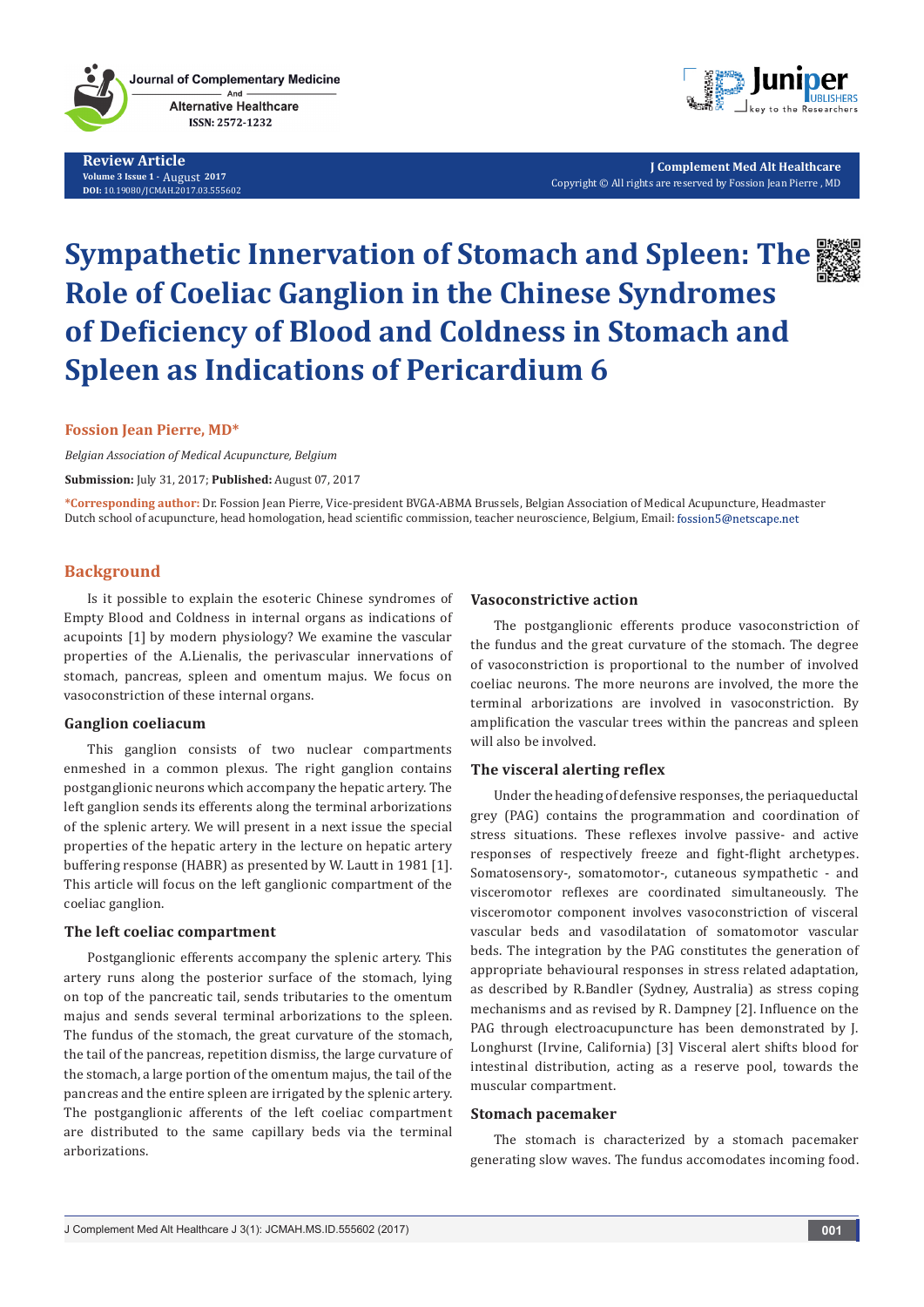The corpus generates peristaltic waves towards the cardia by action of the pacemaker action of Cajal interstitial cells [4-6]. The antrum generates on the contrary a jet like retropulsion of food [7]. Meanwhile food lumps are emulsified by acid en peptic enzymes.

The pacemaker is situated on the boundary of fundus and corpus. Precisely on the spot where the splenic artery divides tributaries to the fundus, the posterior wall and the great curvature. By amplification of the vasoconstrictive action through the perivascular sympathetic efferents, the stomach is subjected to anterograde dysmotility. The gastroesophageal sphincter region may open, peristalsis is compromized and dominated by the jetlike retropulsion by the antrum.

#### **Nausea and vomiting**

Not only a possible toxic content of food, but any adaptive stress response reduces appetite till resolution of the overruling psychological priority. A potential of readiness is generated for activation of the innermost muscular layer in thorax and abdomen. In the thorax the M.transversus thoracis (alias M.trigonalis sterni) lies [8] in continuity with the M.transversus adominis. Both muscles are involved in the vomiting reflex, forming part of the Valsalva manoeuver. Prokinetic drugs are prescribed to remediate nausea and vomiting.

# **Pericardium 6 (Pc6) (TCM)**

Pc6 has been documented to remediate nausea and vomiting. Amongst its multiple indications as compilated by P.Deadman, also the Chinese syndromes of deficiency of Blood of the Stomach, deficiency of Blood of the Spleen and dyspepsia are mentioned. Deficiency of Blood as Chinese concept is explainable by orthosympathetic vasoconstriction. Empty Blood bears no relation to the content of the blood in terms of red blood cell count, hemoglobin, hematocrit etc. We have yet to explain the concept of Coldness in an internal organ.

## **Caloric content of blood (TCM)**

Not only does blood deliver nutrients and oxygen to the tissular target organs, but also heat contained in the blood. The internal organs are warmed up by blood irrigation. During digestion, heat distribution by vasodilatation within stomach and intestines favoures the action of smooth muscles. Vasoconstriction blocks this thermal support. This property of blood to warm up the tissues has been described in Chinese physiology in the first century BC as the syndrome of Coldness of Stomach, Coldness of Spleen or Coldness in these organs combined.

## **Deficiency heat (TCM)**

The heat content of blood that normally should be distributed to stomach, spleen, pancreas, omentum majus and the spleen is diverted by amplified vasoconstriction of the tributaries of the splenic artery. The total arterial capacity of all these organs irrigated by the splenic artery is considerable We.

#### **Heat in the blood (TCM)**

Another Chinese concept is surplus Heat in the Blood, defined as deficiency Heat because the caloric content, derived from intestinal vasoconstriction by the visceral alerting reflex, is redistributed. For further study of redistribution of Heat in which the hepatic artery plays a role, we refer to a following article concerning the hepatic artery buffering response (HABR).

#### **Segmental innervation of the coeliac ganglion**

The segmental levels innervating the coeliac ganglion are situated in dorsal levels D5-9. The preganglionic neurons are harboured in the intermediolateral column. Five segmental levels account for the sympathetic innervations of stomach, pancreas, omentum majus and spleen.

## **Adrenergic group A5 in the pons**

Descending activation or inhibition is ultimately derived from the id grey amongst other centers. The direct activation of visceral vasoconstriction depends on the noradrenergic collection called A5 in the pons, situated ventrally to the facial nucleus. The A5 descending regulation follows a reticulospinal pathway to the intermediolateral column and the somatomotor anterior horn. They are responsible for the visceral vasoconstriction as demonstrated by P. Guyenet (Virginia, US) [9].

#### **Tracer paradigm**

When acupoints are injected with a transsynaptic tracer, the terminal arborization of the secondary neuron is detectable on section with an appropriate dye. In the case of Pc6 the noradrenergic A5 pool is traceable (cf.supra: P.Guyenet). I.Jang (Woosuk, S.Korea) demonstrated tracer presence in PAG and A5, amongst other centers, after injection in Pc6 and He7 [10].

#### **Conclusion**

The esoteric syndromes Deficiency of Blood and Coldness in internal organs of Stomach and Spleen are compatable with vasoconstrictive action of postganglionic neurons in the left compartment of the coeliac ganglion. Efferent innervation of vascular beds in the Stomach may induce dysmotility in the pacemaker activity of the Stomach. Preganglionic neurons in the intermediolateral column are under the sympatho-excitatory influence of the noradrenergic reticulospinal group A5 in the pons. Intestinal vasoconstriction forms part of the visceral alerting response in favour of muscular dilatation in behavioural stress coping as organised in the PAG. A transsynaptic tracer injected in Pc6 is detectable in the terminal arborizations of the secondary afferent in direct apposition of the A5 group and the PAG as well. We may conclude that the prokinetic influence of Pc6 is explainable by central inhibition on the efferent segments of the orthosympathetic system via the coeliac ganglion.

In next lectures we will compare three acupoints Pericardium 6 (Pc6), Spleen 6 (Spl6) and Kidney 6 (Ki6). We will discuss common indications and differential symptoms in an integrated manner.